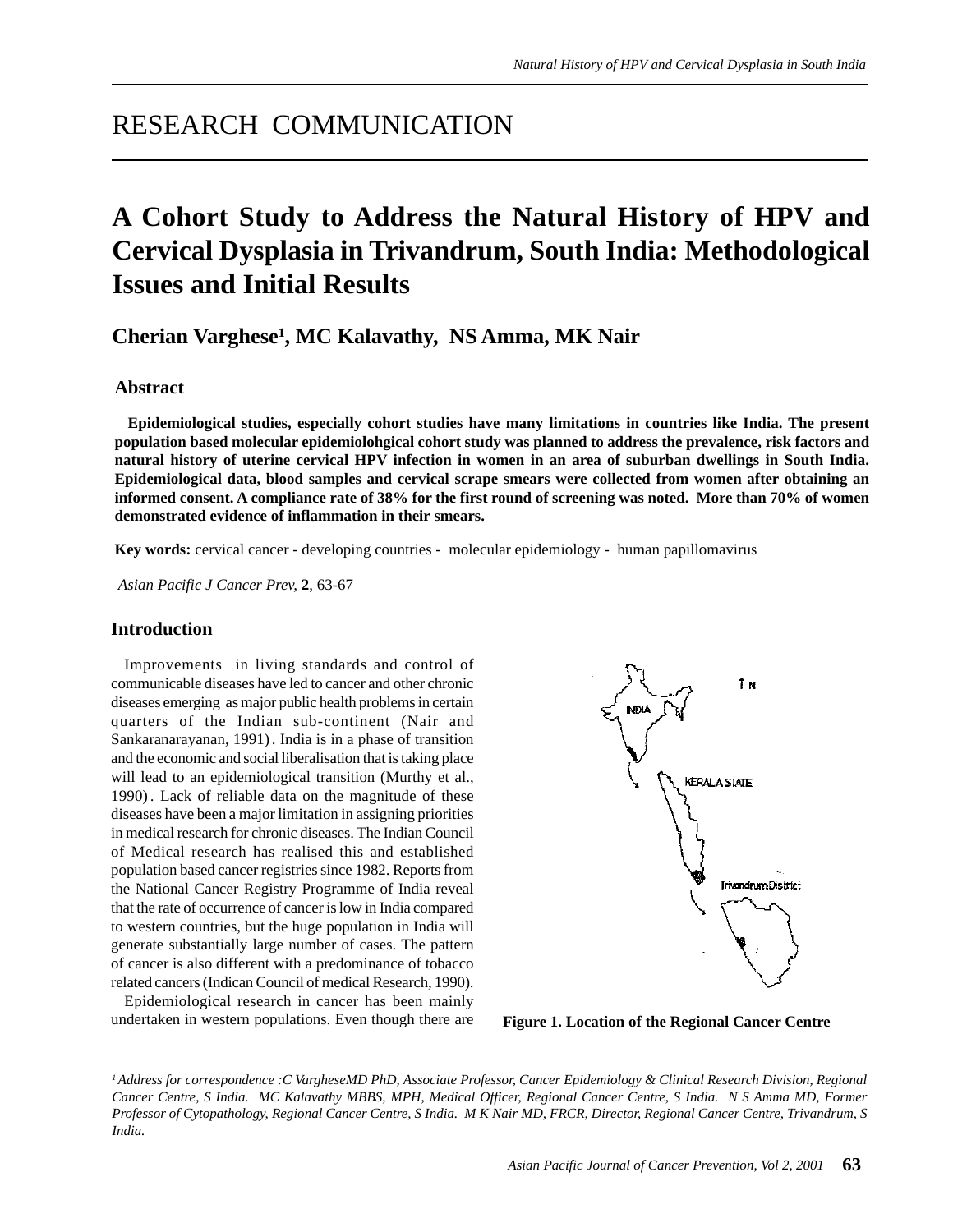#### *Cherian Varghese et al*

similarities in the biology of the disease, the findings of these studies are not always applicable to the Indian population. Hospital based case-control studies have been undertaken by some centres in India, but they suffer from the lack of a temporal relationship between exposure and outcome (Sankaranarayanan et al., 1990; 1994). Prospective cohort studies can overcome this limitation and are very powerful designs for aetiological research in lifestyle related diseases (Doll and Hill, 1964) .

Kerala, a southern sate of the Indian Union has achieved high rates of literacy and vital statistics which are comparable to the industrialised countries of the world. The Regional Cancer Centre (RCC) in Trivandrum, is a comprehensive cancer centre with a division of cancer epidemiology and clinical research. The centre has considerable experience in field work and clinical and epidemiological cancer research and has initiated collaborative research programmes with national and international agencies.

Cancer of the uterine cervix is the most frequent cancer of women in all the developing countries and the second most common cancer among females all over the world. The number of new cases of cancer of the uterine cervix, globally, is estimated to be 437,000 in one year. The Southern Asian region contributes just over one quarter of the total load. In developed countries the incidence rates are generally low, with age standardised rates being less than 15 per 100,000. In Southern Asia the incidence rate is 21 - 22 per 100,000 (Parkin et al., 1993) . The developed countries of the world have experienced a steady decline in the morbidity and mortality due to cervical cancer over the years. Changes in the lifestyle and the widespread practice of organised pap smear programmes have been the major reasons for this decline (Beral et al., 1994). There are no organised community-based screening programmes for control of cervical cancer, mainly due to the lack of resources and due to the lack of awareness in the community.

Epidemiologic studies have identified early age at first sexual intercourse, multiple sexual partners, low social class and history of sexually transmitted diseases as the risk factors for invasive cervical cancer (Brinton et al., 1987) . These risk factors suggest that a venereally transmitted infectious agent is the cause for cervical neoplasia and recent laboratory studies have provided a plausible mechanism for human papillomavirus (HPV) -induced cervical neoplasia (Werness et al., 1990) .

Carcinoma of the uterine cervix is the second most common cancer in women in Kerala. The natural history of HPV as described by studies in the western population is not applicable to the women in Kerala due to the differences in sexual, marital and reproductive practices. We have initiated a cohort study in Trivandrum to address the natural history of HPV and cervical neoplasia in collaboration with the Institute of Cancer Research in UK. The specific objectives of the study were to obtain the age specific prevalence of cervical HPV infection and to study the factors associated with persistence of infection. This paper will address the methodological issues in generating a population

based cohort study in India, the strategies used to overcome them and the initial results of our study.

#### **Subjects and Methods**

Generating a cohort of women from a stable population in a geographically defined region was the first priority. Kazhakuttom, a suburban Panchayat (smallest administrative unit in Government) in Trivandrum was selected as the study area (See the Map). This area has a good representation of all the three major religious groups (Hindu, Christian and Muslim) and is familiar to the researchers in RCC. The proximity to RCC was also considered as an advantage. A team of four social workers (three from the same locality), a social scientist and a medical officer were recruited.

The first task was to identify the eligible women and to assign unique identification numbers to them for future reference. The list of houses kept in the Panchayat office was not updated and the Panchayat numbers were not easily traceable on the houses. The addresses kept in the Panchayat office were also incomplete in certain cases. We were also not sure about the permanent residence status of the families. Without identifying the base population it will be difficult to identify the eligible population and to measure the compliance to the study.

The Panchayat was therefore divided into 12 electoral wards with ward boundaries available from the map in the office. An adjacent fishing village Maryanadu was also selected for the study. The population of Maryanadu has a unique life style and habits and is predominantly made up of Christian religious groups. The social workers of the project visited all the households in the wards and collected information on a structured format. The format included full address, name of the head of the household, members present, their age gender and marital status, religious group and average monthly income. In a brief interview their permanent residence status (residence at the given address for more than 12 months) in the area was also determined. All houses and individuals in the households were given a unique identification number. This number consisted of ward number (two digits), house number (three digits) and another two digits to identify the individual. This process took eight months to complete. All the forms were entered into a computer and from this database a list of all married women who are permanent residents of Kazhakuttom was generated.

As per the protocol of the study all eligible women had to be interviewed, and biological samples (blood sample and cervical smear) had to be collected. Once we had identified the potentially eligible study population, the workers invited the eligible women by ward to attend clinics. There is only one Government health centre in the Panchayat and this was not sufficient. Another building was hired, and clinics were started there, but many women failed to attend as they found it difficult to travel to the centre. It became obvious that in order to achieve maximum compliance it would be necessary to set up a number of smaller clinics close to where the women lived. This was achieved by holding the clinics in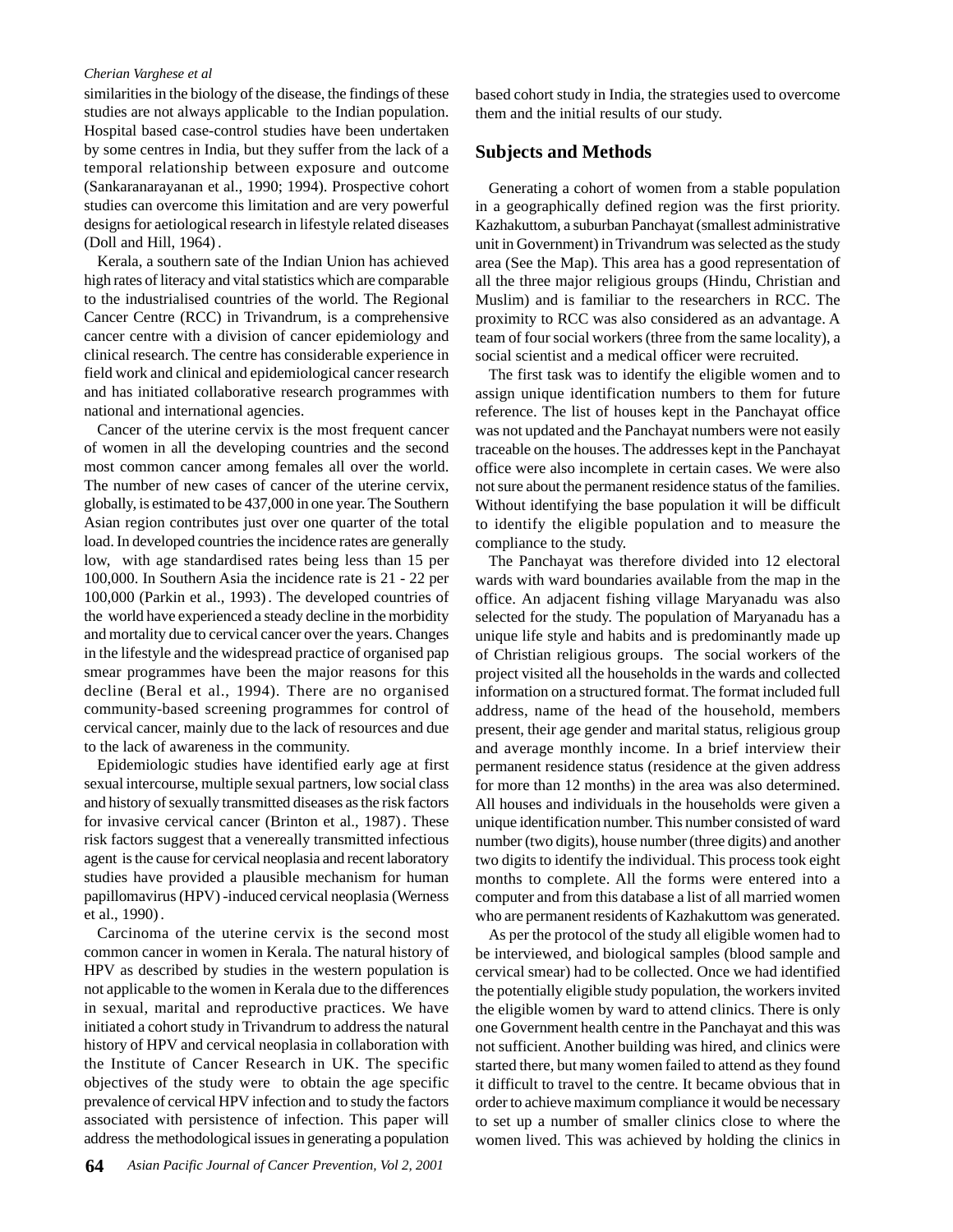peoples homes. Awareness about the project was generated by providing information to women's organisations (Mahila Samajam's) and places of worship. Wide publicity was given through local newspapers, slides in cinema halls and through individual letters.

On a typical clinic day, a team of researchers including the medical doctor, cytotechinicians and laboratory personnel would arrive at the designated clinic in a vehicle. Before organizing a clinic the social workers would have given the information to the community and women who responded to the invitation presented themselves at the clinic. They were then given additional information about the study and after obtaining an informed consent were interviewed and a blood sample and cervical swab were collected. The biological samples were stored in ice-packs and taken back to RCC for processing.

The analysis for HPV is to be conducted at the Institute of Cancer Research Laboratory in Sutton, UK and for this the samples are being shipped in dry ice. This study is planned to include annual screening which will provide information with regard to HPV infection and cytological abnormalities in the uterine cervix. Incidence and mortality from cervical cancer will be the long term outcome. Since there are no means of ascertaining these end points at present,a surveillance programme to monitor the incidence of cancer in Trivandrum was started with the partial assistance of the International Agency for Research on Cancer, Lyon, France and we hope that this mechanism will provide the incidence data for this cohort in the years to come. Three rounds of screening are over and the initial results are provided here.

#### **Results**

Kazhakuttom Panchayat (KP), the study location has an area of 19.5 sq. Km. and is situated at a distance of 12 Km from RCC (Fig.1). There were 30,013 subjects in the 12 wards of the Panchayat at the initial registration.

**Table 1. Total Population, Eligible Population and Compliance to Screening in the First Round.**

| Ward<br>No. | Total<br>Population | Eligible<br>Individuals | 1st<br>Round | Compliance |  |
|-------------|---------------------|-------------------------|--------------|------------|--|
| I           | 2836                | 891                     | 425          | 48%        |  |
| П           | 2290                | 686                     | 229          | 33%        |  |
| Ш           | 1762                | 532                     | 290          | 55%        |  |
| IV          | 2319                | 675                     | 191          | 28%        |  |
| V           | 2453                | 710                     | 368          | 52%        |  |
| VI          | 2919                | 860                     | 204          | 24%        |  |
| VII         | 2950                | 881                     | 201          | 23%        |  |
| <b>VIII</b> | 3348                | 1017                    | 394          | 39%        |  |
| IX          | 1968                | 594                     | 153          | 26%        |  |
| X           | 2624                | 805                     | 318          | 40%        |  |
| XI          | 2850                | 849                     | 346          | 41%        |  |
| Maryanadu   | 1694                | 414                     | 228          | 55%        |  |
| Total       | 30013               | 8914                    | 3347         | 38%        |  |

#### *Natural History of HPV and Cervical Dysplasia in South India*

 The age distribution of the population in the study area showed that except for Maryanadu, the age distribution is relatively constant in all the wards and that 15-18% of the population is in the 0-9 age group. In Maryanadu, 23% of the population was below the age of nine years. The male:female ratio across the region was 1:1, except in Maryanadu which showed a slight male predominance.

Distribution by religious groups in the study area revealed Hindus to be the predominant religious group, followed by Muslims and Christians. The proportion of Muslims varies in the different wards and they tend to cluster in defined geographic areas around a place of worship.

The joint income of the family as stated by the head of the household is not fully reliable and there was no other objective evidence regarding the family income. Ward one in KP and Maryanadu village has a high proportion of families in the low socio-economic category. The high proportion of middle income groups in the study area overall, however, makes it a representative sample of the population of Kerala state.

 Out of the 8914 eligible women in the base cohort, 3347 (38%) complied with the invitation for the first round of screening (Table-1). In the initial part of the study women were interviewed in their residence and then invited toaaaa the clinics. To assess the representativeness of the compliant subjects we compared the age distribution, distribution by religion and socio-economic status of the compliant group and the non-compliant group forn those subjects who were interviewed in their house (n=1748).

The women who complied with the invitation for screening tend to be in the younger age groups. The non-compliant group had a high proportion of Muslims and Christians, compared to the group who underwent screening. Table 2, shows the distribution of the subjects in the compliant and non-compliant group, by monthly family income. Lower middle class and very high income groups are less likely to attend the screening programme.

Educational status is a good surrogate measure for social class and Table 3 presents the educational status of the subjects in the compliant and non-compliant groups.

The age specific prevalence of cytological abnormalities is presented in Table-4. Results from the cohort in Trivandrum shows that across all age groups 70% of women feature inflammation on their cervical smears. The cervical

|        | Table 2. Compliance to Screening and Joint Family |  |  |  |
|--------|---------------------------------------------------|--|--|--|
| Income |                                                   |  |  |  |

| Income $(Rs)/$ month | Compliant<br>$n$ (%) | Non-compliant<br>$n$ (%) |
|----------------------|----------------------|--------------------------|
| < 1000               | 1549 (47.3)          | 583 (36.2)               |
| 1001-2000            | 1015(31.0)           | 595 (37.0)               |
| 2001-3000            | 489 (14.9)           | 316(19.6)                |
| 3001-4000            | 164(5.0)             | 67(4.2)                  |
| $4000+$              | 5(1.7)               | 48(3.0)                  |
| Total                | 32.74                | 1609                     |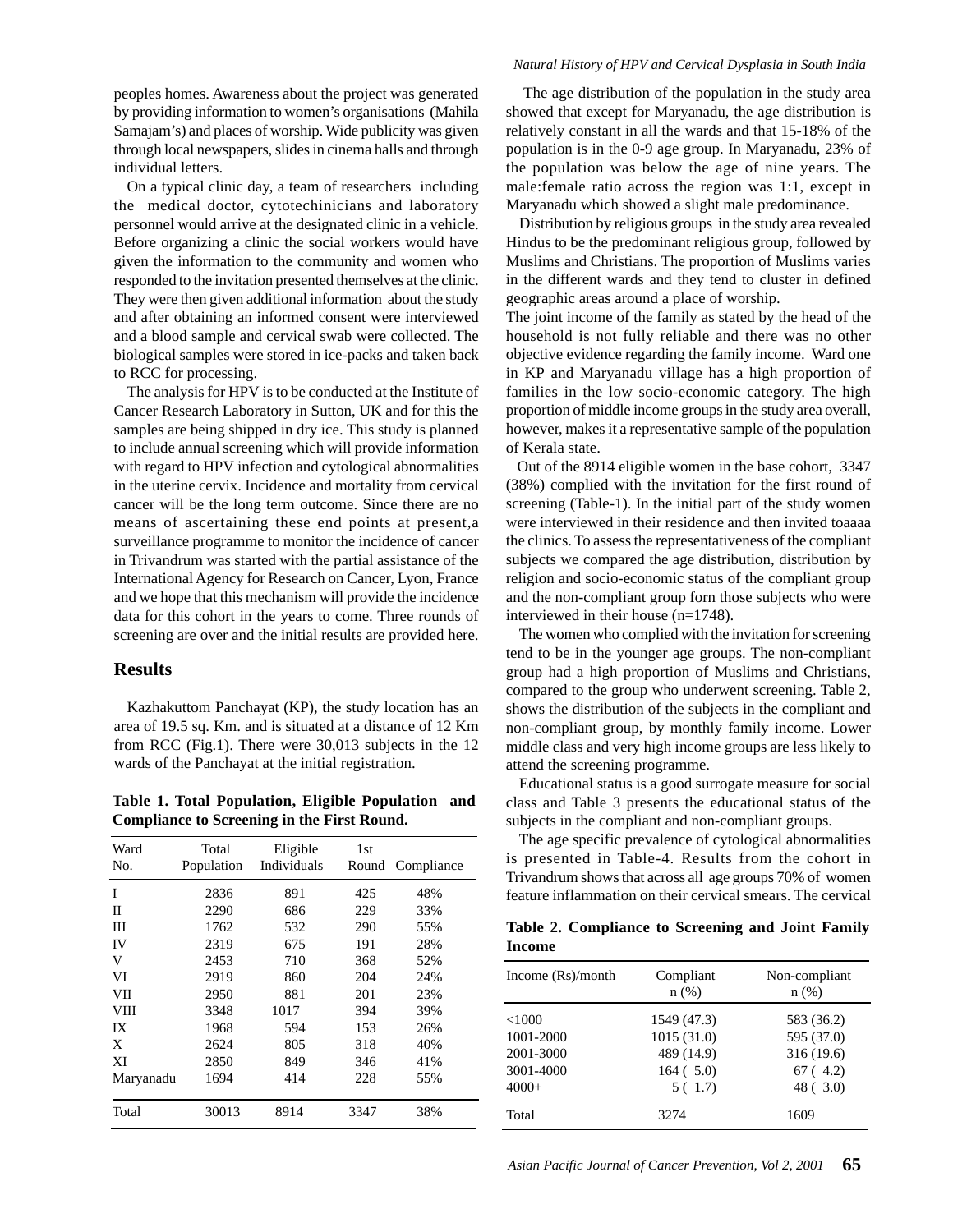*Cherian Varghese et al* **Table 3. Educational Status and Compliance to Screening**

| Education         | Compliant<br>$n$ (%) | Non-Compliant<br>$n$ (%) |
|-------------------|----------------------|--------------------------|
| <b>Illiterate</b> | 453 (13.8)           | 212 (12.9)               |
| Literate          | 375 (11.4)           | 321 (19.5)               |
| Primary           | 640 (19.5)           | 314 (19.1)               |
| Secondary         | 805 (24.5)           | 539 (32.8)               |
| College           | 808 (24.6)           | 259 (15.7)               |
| Professional      | 201(6.1)             |                          |
| Total             | 3282                 | 1645                     |

cells are being tested for HPV in collaborating laboratories in the United Kingdom.

#### **Discussion**

This large cohort study with biological sample collection opened up many lacunae in the health infrastructure in India for epidemiological research. In western countries registration with the general medical practitioner, membership in insurance schemes (Klatsky et al., 1974) , motor vehicle licence, telephone directory, etc can be used as the sampling frame with unique identification features, but no such systems are available at present in India. Electoral lists and wards are changing every 5 years and cannot be considered as reliable. The joint family system in India adds to the difficulty to identify an individual uniquely. The relatively small study area enabled us to do a house to house survey in order to establish the baseline demographic data. Computerisation is an essential element in data management and we had realised this from the beginning. Once the baseline database is generated listings of populations can be made in different formats.

Ensuring adequate compliance to the study was the second major difficulty. The compliance achieved in this study cannot be compared to a study conducted in a Western population. Women had to attend to the daily chores of their household and in many instances they were earning members. Their list of priorities start with food and shelter

and it was difficult to drive home the message that annual screening by cytology can help to prevent the possibility of cervical cancer 10 years later. This was the first organised programme in the region and we hope that as time goes by more and more people will participate in the study.

Since Kerala is a very literate state, we were able to use the print media to make the community aware of the study. The health benefits of participation were explained in small group discussions. Clinics were held as close to the homes of the eligible women as possible. The medical officer of the study offered health care to other members of the family and this provided an incentive for the women to come to the clinic. Subjects in the high educational levels and middle income categories were more likely to participate. This was not surprising as high income groups in India need not necessarily have high levels of education, which is the single most important factor in determining a healthy life-style. Health care workers in the community whose mandate is to provide health education, need to be made aware of the changing disease patterns and the importance of primary prevention strategies for chronic diseases. The services of the print and electronic media should also be tapped into for providing health education messages to the community.

End point ascertainment seems to be the most insurmountable obstacle in India for longitudinal studies. The sources of data collection available in a western country are illustrated in the Framingham study (Dawber et al., 1963) . None of the resources mentioned in Framingham were available in Trivandrum. There are no means to identify one individual in any hospital as there is no unique identification number by which an individual can be traced in the health system. Multiplicity of health systems (Ayurveda, Homeopathy) adds complexity to the problem. Medical record keeping in the hospitals also leaves much to be desired.

Chronic diseases are not notifiable and there is no reliable source of incidence data. Death certification is not mandatory and there is no method to identify the cause of death. Even though there are competing priorities for the health sector in India, it is essential that death certification in the standard WHO format by a medical practitioner is made mandatory.

|         |                     | Cytological findings |           |                    |                  |                          |                          |       |
|---------|---------------------|----------------------|-----------|--------------------|------------------|--------------------------|--------------------------|-------|
| Age gp  | Normal              | Inflmn.              | TV/Fungal | CIN1               | CIN <sub>2</sub> | CIN <sub>3</sub>         | Inv Ca                   | Total |
|         | $n\frac{\omega}{6}$ | $n(\%)$              | $n\%$     | $n\left(\%\right)$ | $n(\%)$          | $n\left(\%\right)$       | $n\left(\%\right)$       |       |
| $10-19$ | 3(23)               | 9(69.2)              |           | 1(7)               |                  |                          |                          | 13    |
| $20-29$ | 119(19.6)           | 555 (72.8)           | 52 (6.8)  | 35(4.5)            | 1(0.13)          | $\overline{\phantom{0}}$ |                          | 762   |
| $30-39$ | 151 (13.1)          | 837 (72.3)           | 93(8.0)   | 72(6.2)            | 1(0.08)          | 2(0.17)                  |                          | 1156  |
| 40-49   | 114(15.0)           | 513 (67.5)           | 72 (9.4)  | 55(7.2)            | 2(0.26)          | 2(0.26)                  | 1(0.13)                  | 759   |
| 50-59   | 97(25.2)            | 222(57.6)            | 11(2.85)  | 52(13.5)           | 2(0.52)          | ۰                        | 1(0.26)                  | 385   |
| 60-69   | 74 (39.5)           | 100(53.4)            | 4 $(1.3)$ | 8(4.2)             |                  | 1(0.53)                  | $\overline{\phantom{0}}$ | 187   |
| $70+$   | 10(25.6)            | 24(61.5)             | 1(2.56)   | 2(5.1)             |                  | $\overline{\phantom{a}}$ | 2(5.1)                   |       |
| Total   | 568                 | 2260                 | 233       | 225                | 6                | 5                        | $\overline{4}$           | 3301  |

**Table 4. Prevalence of Cytological Findings in Different Age Groups**

(TV- Trichomonas Vaginalis)